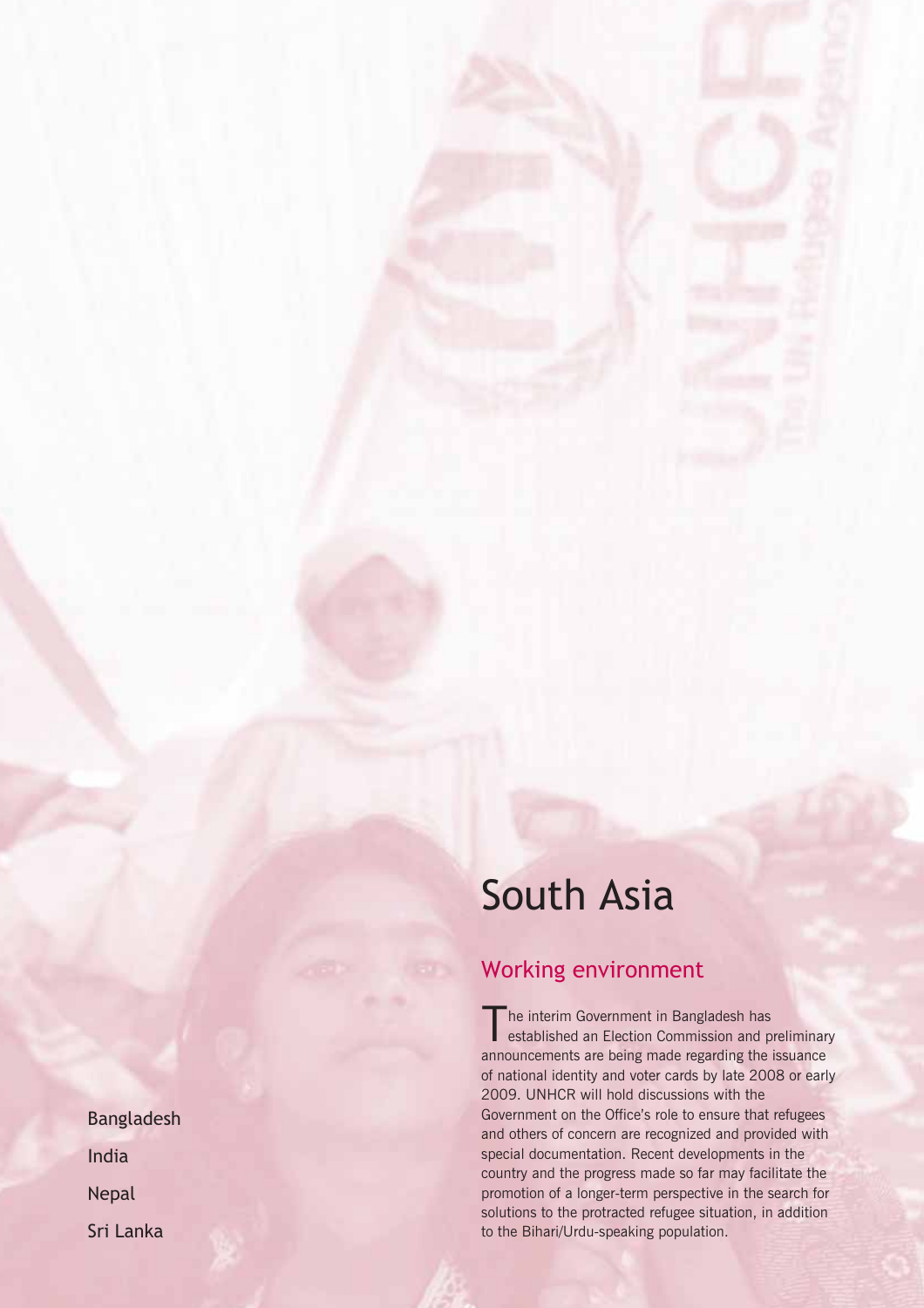

In Nepal, the cessation of hostilities between the Government and Maoist insurgents following the King's surrender of power and the reinstatement of Parliament have brought significant improvements in security. However, the situation remains somewhat fluid since the withdrawal of the Maoists from the Government in September 2007 and the postponement of general elections to 2008. A census in the refugee camps was completed in May 2007 with the full cooperation of the new Government. The Nepalese authorities have also accepted third-country resettlement as a component of a comprehensive durable solutions strategy for the 107,000 refugees living in seven camps in the eastern part of the country.

With the adoption of the 2006 Citizenship Act and Interim Constitution, and the implementation of the citizenship campaign, some 2.6 million citizenship certificates have been issued to stateless persons in Nepal.

With India's tradition of generosity and hospitality toward refugee populations under increasing pressure from mixed migration flows, its Government is considering a national legal framework to ensure protection for refugees. The engagement of several resettlement countries over the past two years has resulted in new partnerships and more resettlement opportunities for long-staying refugee populations.

In Sri Lanka, the security situation has deteriorated steadily over the past two years. The Government's military campaign to regain territory in the east of the country displaced some 160,000 persons. More military movements and fighting in the north have led to speculation that new, large-scale military activities may be expected, resulting in a further wave of displacement. The peace process, introduced by the 2002 ceasefire agreement between the Government and the Liberation Tigers of Tamil Eelam, is stalled. It is widely believed that the two sides will not return to the negotiating table in the near future.

In September 2007, the number of internally displaced persons (IDPs) in Sri Lanka stood at some 503,000, including more than 190,000 people displaced since April 2006 and residing in the east and north of the country. From August 2006 to October 2007 over 152,000 IDPs returned to their homes in the districts of Batticaloa and Trincomalee in the east. The returns were organized by the Government and monitored and accompanied by UNHCR and other agencies.

As Sri Lanka is not a party to the 1951 Convention Relating to the Status of Refugees, or its 1967 Protocol, UNHCR continues to undertake refugee status determination and to seek durable solutions for recognized refugees.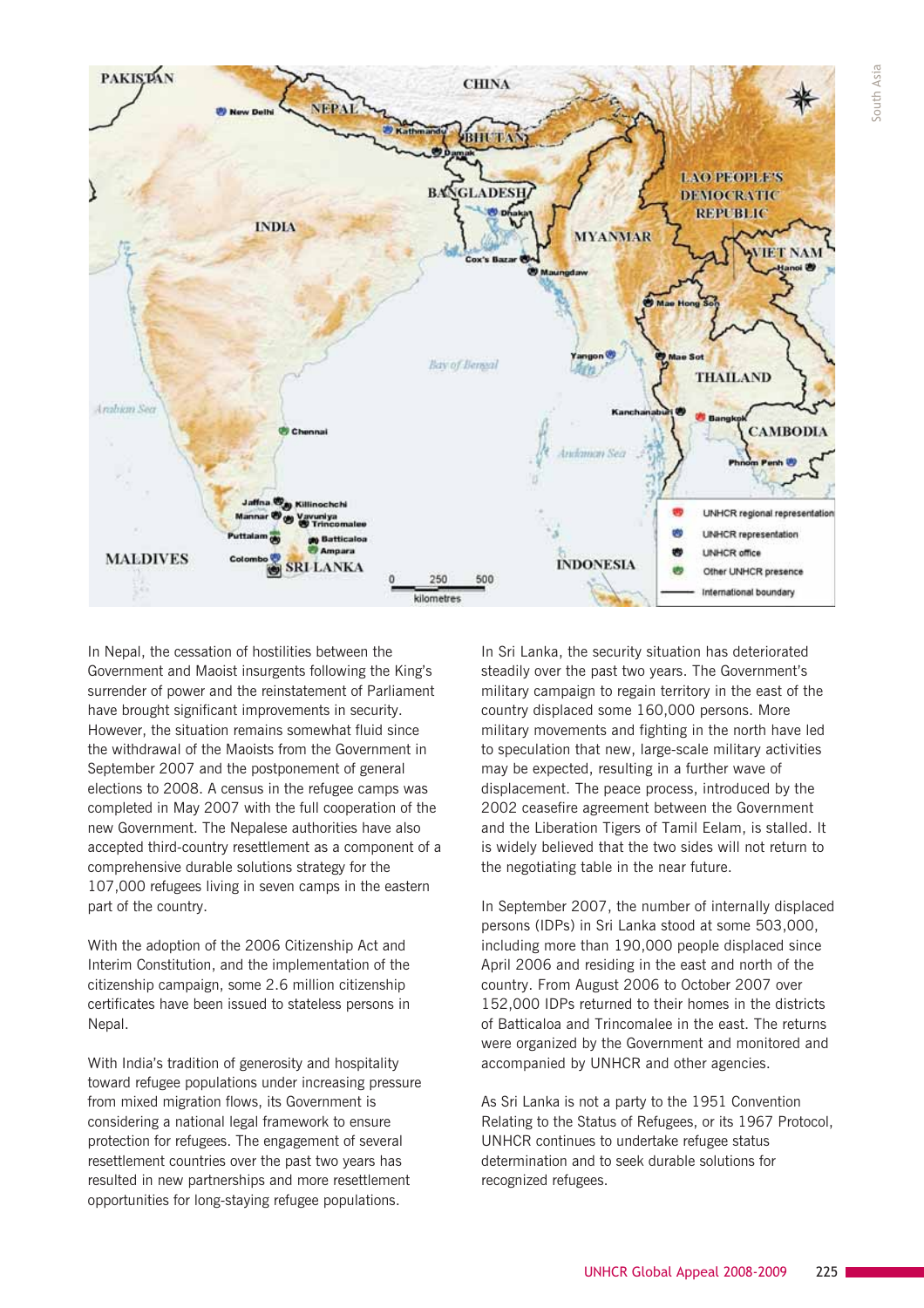

Sri Lanka. IDP children in a tent fashioned out of UNHCR canvas in Kantale.

#### Strategy

In Bangladesh, a comprehensive durable solutions strategy is being pursued for the Rohingya refugees from Myanmar's Northern Rakhine State. UN agencies have agreed on a joint community-based programme to enhance development in refugee-hosting areas in Cox's Bazaar. In order to enhance the conditions for durable solutions for the camp-based refugees, UNHCR will continue with its efforts to improve protection and assistance and ensure that minimum standards are met for all camp-based refugees. For urban refugees, the objective is to undertake registration and refugee status determination jointly with the Government, and to promote the establishment of national refugee legislation. In addition, the Office will work to protect refugees within broader migration movements.

For many years, any progress towards durable solutions in Nepal has been subject to the outcome of bilateral negotiations with Bhutan. Thanks to the efforts of a group of resettlement States, more than 35,000

resettlement places have been offered to refugees in 2008 and 2009, with the objective of simultaneously creating opportunities for repatriation.

In India, UNHCR will continue to undertake individual refugee status determination until a national framework or an alternative mechanism for asylum-seekers is established.

The framework for UNHCR's operations in Sri Lanka is based on confidence-building and stabilization measures that aim to prevent further displacement by restoring trust among different communities, the civil administration and security forces. This is coupled with mitigation activities in response to new displacement and an active involvement in the search for durable solutions, including return. The long-term goal of UNHCR's operations in Sri Lanka is the creation of a domestic protection network that is fully able to ensure the rights of the internally displaced.

### **Constraints**

While the current political environment in Bangladesh could contribute to fundamental changes in the protection regime, it is also unpredictable and makes planning difficult. Opportunities to lead normal, productive lives remain limited for most refugees. Success in self-reliance and community development activities will depend largely on the active engagement of NGOs, some of which will require time to build stronger ties with UNHCR.

The peace process in Nepal—including the formation of an interim Government, the demobilization of insurgent armed forces, reconciliation between the former fighting factions and the holding of elections—is crucial for the country's democratic future. Its success will determine the political, operational and security environment for UNHCR's operations.

Violence has increased in the camps, with clashes occurring between refugees and the local population earlier this year. More recently, pro-repatriation groups in the camps have attempted to intimidate those considering third-country resettlement. The security situation in the camps will be closely monitored, while a mass-information campaign will provide all refugees with accurate information about their durable solutions options.

The operation in Sri Lanka is mainly constrained by security concerns for UNHCR and partner staff as well as for persons of concern due to the ongoing hostilities.